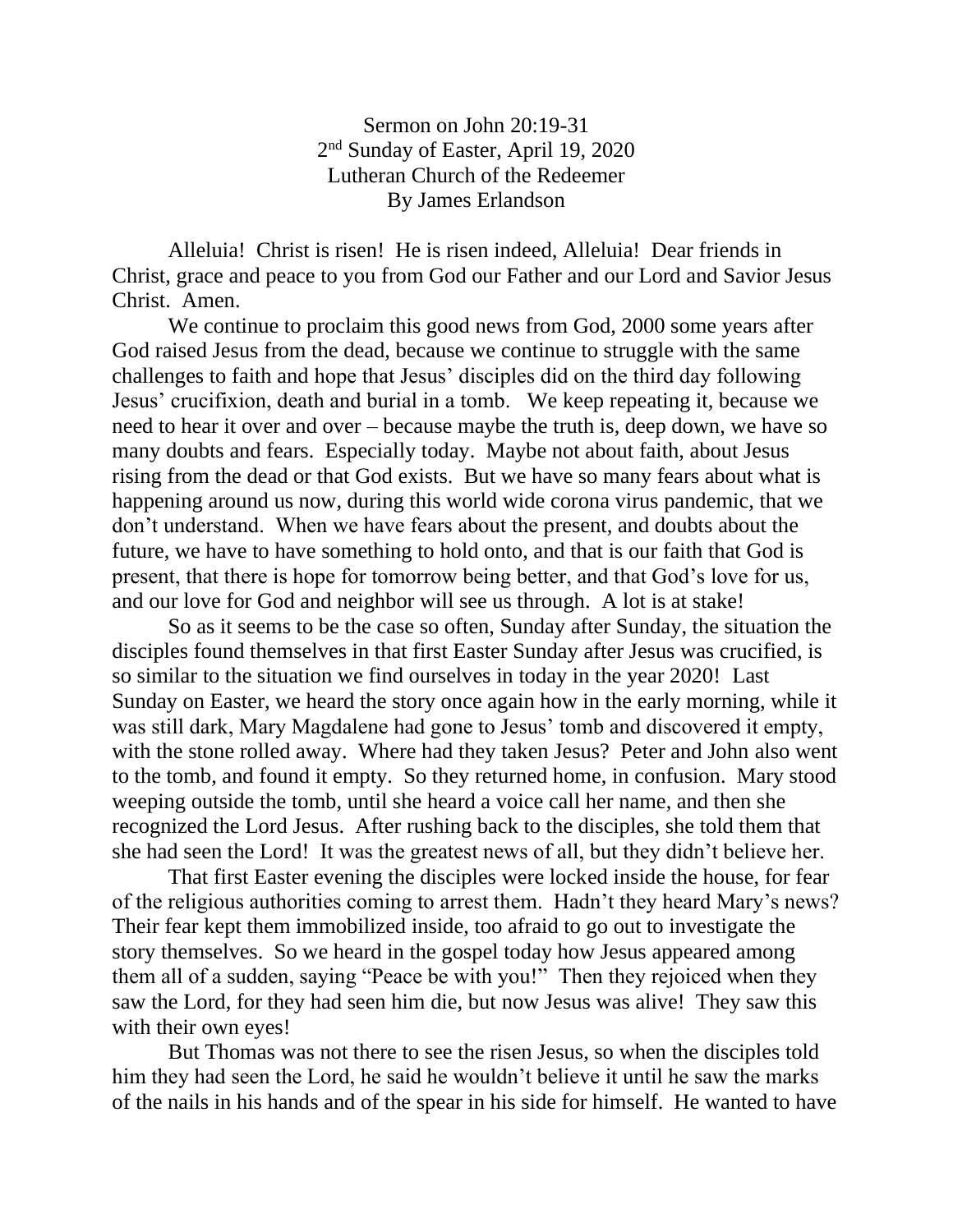the same convincing experience of Jesus that they had that Easter evening. So they stayed in the house, and a week later Thomas was with them when Jesus appeared among them again. Thomas touched Jesus' hands and his side, where his wounds had been, and saw that it was indeed Jesus. Thomas said "My Lord and my God!" Jesus exclaimed how they had all believed because they had *seen* Jesus with their eyes. Jesus then gave us all hope when he said, *"Blessed are those who have not seen, and yet have come to believe."* That's you and me, today!

Now John says that he wrote these words and the stories passed down about Jesus so that by reading them you and I may come to believe that Jesus is the Messiah, the Son of God, and so have life in his name! So how is it that our experience today is similar to those disciples that first Easter? The obvious similarity is how we, in this Easter season today, are under Stay at Home orders all over this city and world, separated from many of our loved ones and friends, because of fear of a corona virus – a new virus that we don't understand or have any cure for – a fear of possible sickness or even death!

So, how about you? *What are YOU afraid of this Easter time, and what gives you doubts and questions of faith today?* You can share them with each other in the chat bar. There are lots of fears being expressed after more than a month of staying at home with physical distancing, on all sides of the political spectrum, by all ages. Whether its making ends meet after being laid off from your job, losing a loved one and not being able to hold a funeral service, to questions of how to pay the rent or medical bills without insurance, or when the children will get to return to school. Everything we used to depend on or take for granted seems uncertain now, to even wondering when churches will ever open again for worship – and if people will even come back, now that we have learned how to use Zoom! Some of our anxieties are more serious than others, because some are more based on inconveniences, but others are real fears for the future, life or death. This appears to be a real defining moment in this nation, and for people throughout the world, whether we can really live together once we no longer need to live apart. Will we listen to each other, and find a new path together as a nation, or will we descend into the abyss of blame and protest, division and political strife?

In the gospel, the disciples lived in real fear of being arrested or even killed for their association with Jesus, who had been hunted down, and crucified. They also had real psychological fears, of what to do now that their whole world had come crashing down, and everything had changed. They also were in a crisis of faith, because they really had thought that Jesus was the promised Messiah of God, and then his death had dashed all those hopes. But when Jesus appeared among them that Easter evening, and several more times before his ascension into heaven, it meant much more than even the miracle of seeing him again, alive, not dead!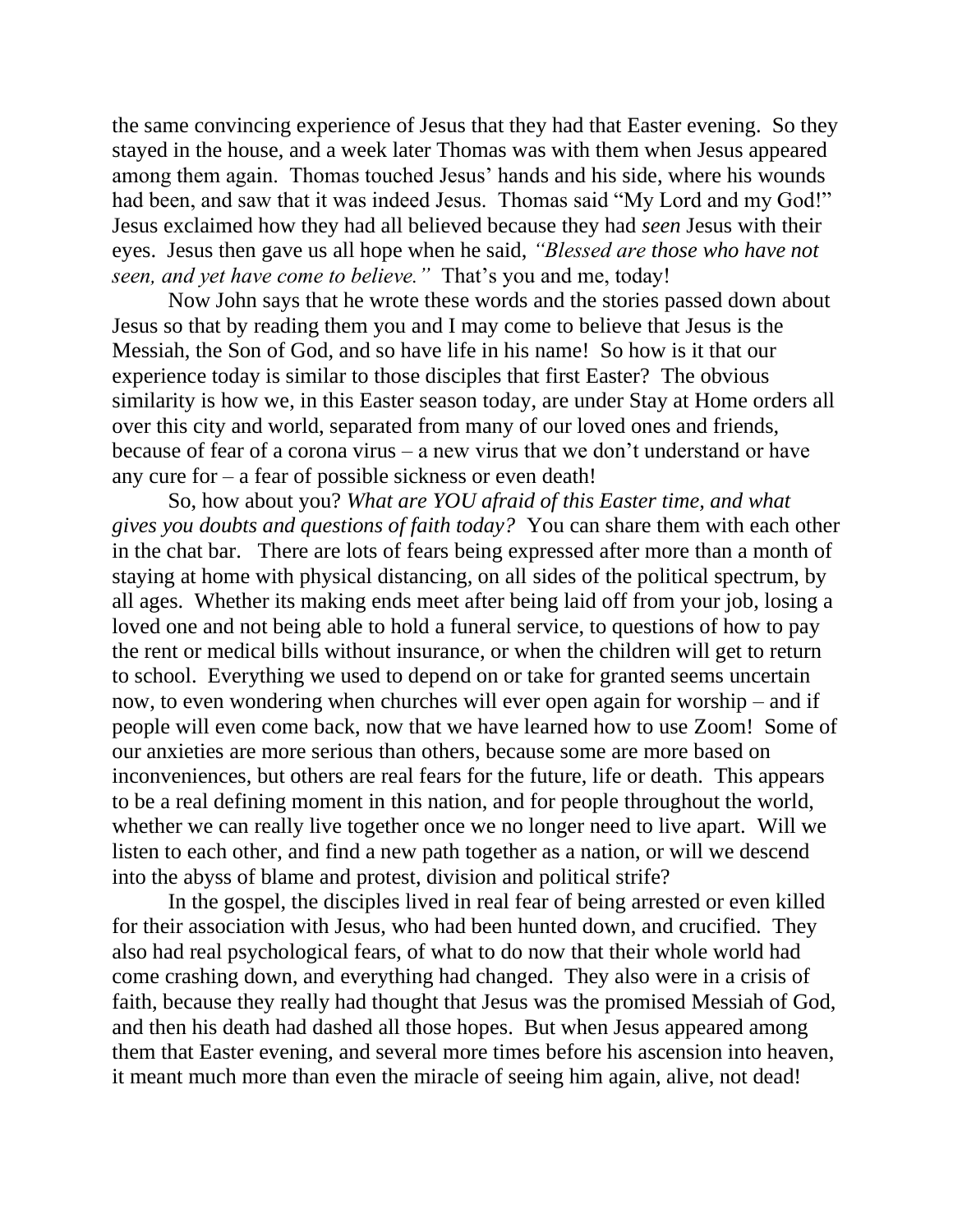When Jesus said "peace be with you" as he entered the room, he didn't mean your troubles now are over! Peace, like the Hebrew word *shalom,* means healing and wholeness in the midst of life. Peace does not remove us from disaster or death, and return everything to the way it once was. As the prophets Jeremiah and Ezekiel once said, everyone is calling for *"peace, peace" when there is no peace,* only violence, conflict and despair. But God's peace means that *God is with us, in the midst of our anxiety and suffering, with us most assuredly in the midst of disaster and death, to bring healing, comfort, and new life.*

So what does God's peace mean for you these days? Is it only a hoped for promise, or can you see it happening around you some days? Where do you see peace in your life now, while you must Stay at Home, often away from your loved ones, and fill your days in other ways, much different than even 30 days before?! Please share your experiences of peace in the chat bar. Or if you are not feeling peace in your life today, what would peace look like if you saw it? What do you *want* the peace God gives to look like? Like Thomas, what do YOU need to see?

So, dear sisters and brothers, the words "Christ is Risen" is not a sentimental message or a false hope given out like an opiate to the masses, like Karl Marx accused religion of propagating. The good news that "Jesus lives" is not nostalgia, words we say just because they pleased our grandparents! "Christ is alive" are words that give life, they are a promise of hope in a world and life full of despair, anxiety, suffering and death. To say "Christ is Risen" is a challenge, a way of living into a future fraught with potential and hope, new beginnings and ways of structuring this society with justice and equity. Because God's peace isn't anything like the fragile, often false peace that we humans attempt by glossing over the truth, making treaties which we cannot or will not keep, or shaking hands without meaning or thought. The peace of God, the peace of Christ, is when *Jesus shows up* in a room full of grieving and terrified disciples, women and men who had followed him with hope in what he offered, and had had all their hopes dashed in his death. The peace of God is when you hear that God is with you, when you experience God's presence when you don't even expect God to be there, in the worst of times, in the sound of another human's voice giving you a word of comfort. At home, or in a shelter, or when you are on a ventilator in the ICU.

For in a New York hospital Intensive Care Unit, overcrowded with patients with covid-19 in the hallways and with the hum of ventilators all that one can hear, the peace of God is sometimes heard in the voice of a nurse, who holds a cellphone to a dying patient's ear, and says "your family wants to tell you how much they love you." The peace of God can come when friends come calling on another isolated at home and unable to leave, but they gather outside the window to bring greetings and a gift of food. It can also be the joy of someone who uses Zoom for the first time, and so is able to worship with loved ones from their own church